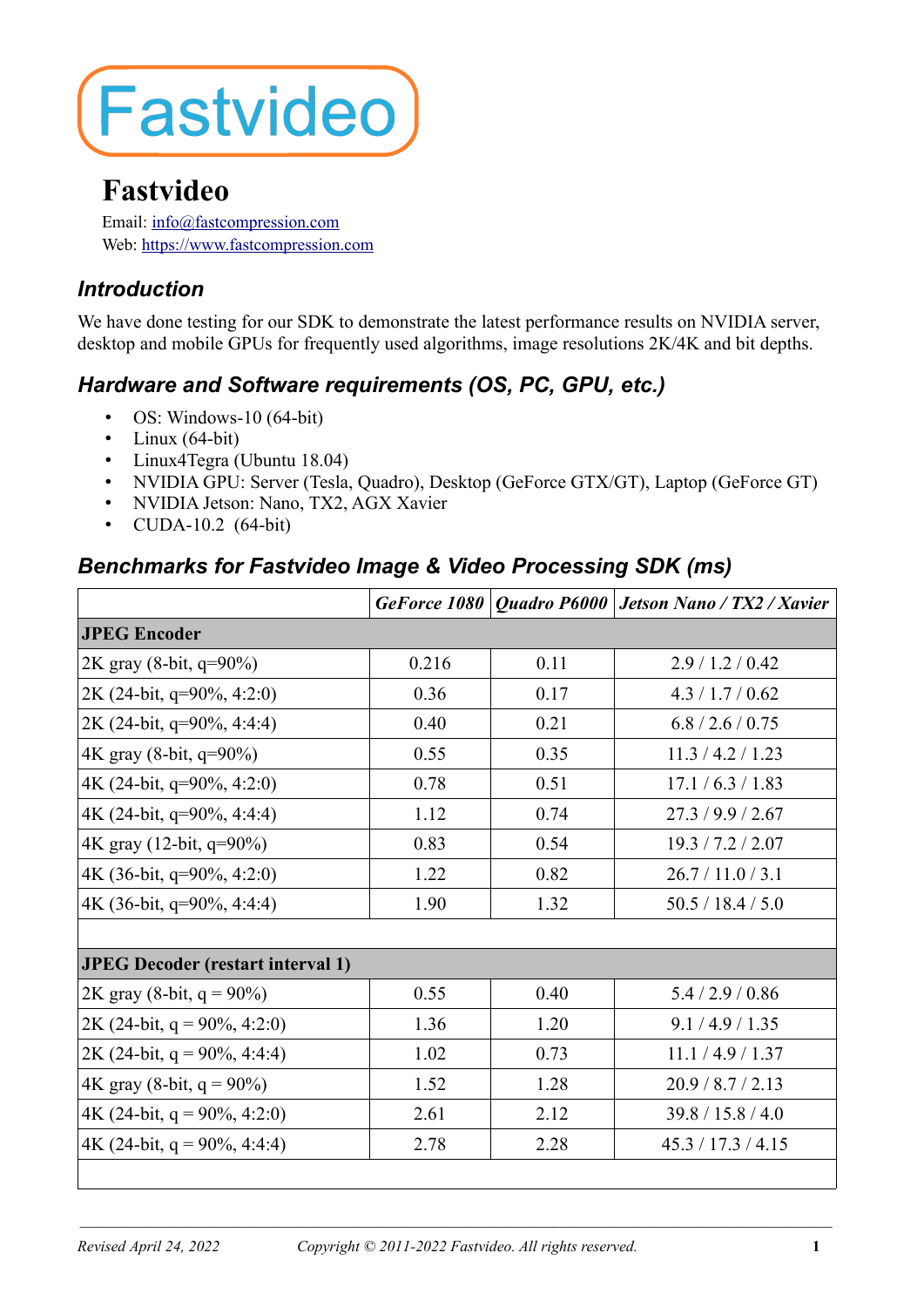| <b>Resizer (Lanczos3 algorithm)</b>                         |       |       |                    |  |  |
|-------------------------------------------------------------|-------|-------|--------------------|--|--|
| $2K$ (color, 24-bit, downscale = 2.0)                       | 0.38  | 0.35  | 10.0 / 4.3 / 1.48  |  |  |
| 2K (color, 24-bit, downscale to<br>1919x1079)               | 0.66  | 0.60  | 19.8 / 8.2 / 2.34  |  |  |
| $4K$ (color, 24-bit, downscale = 2.0)                       | 1.21  | 1.01  | 39.4 / 16.7 / 5.45 |  |  |
| 4K (color, 24-bit, downscale to<br>3839x2159)               | 2.34  | 1.93  | 78/31.8/8.6        |  |  |
| <b>Demosaic HQLI</b>                                        |       |       |                    |  |  |
| 2K (8-bit, RGGB)                                            | 0.065 | 0.04  | 1.82 / 0.47 / 0.36 |  |  |
| 2K (16-bit, RGGB)                                           | 0.13  | 0.06  | 1.21 / 0.41 / 0.30 |  |  |
| 4K (8-bit, RGGB)                                            | 0.23  | 0.15  | 4.64 / 1.71 / 0.53 |  |  |
| 4K (16-bit, RGGB)                                           | 0.46  | 0.20  | 7.1 / 3.1 / 0.93   |  |  |
| <b>Demosaic DFPD</b>                                        |       |       |                    |  |  |
| 2K (8-bit, RGGB)                                            | 0.17  | 0.13  | 4.68 / 1.96 / 0.45 |  |  |
| 2K (16-bit, RGGB)                                           | 0.24  | 0.13  | 4.68 / 2.06 / 0.95 |  |  |
| 4K (8-bit, RGGB)                                            | 0.61  | 0.45  | 18.7 / 8.24 / 1.43 |  |  |
| 4K (16-bit, RGGB)                                           | 0.81  | 0.45  | 18.2 / 7.03 / 2.18 |  |  |
| <b>Demosaic MG</b>                                          |       |       |                    |  |  |
| 2K (16-bit, RGGB)                                           | 0.65  | 0.47  | 12.7 / 5.9 / 2.23  |  |  |
| 4K (16-bit, RGGB)                                           | 2.04  | 1.38  | 50.3 / 20.0 / 5.77 |  |  |
| <b>Denoiser with CDF 9/7 wavelet</b>                        |       |       |                    |  |  |
| 2K (gray, 8-bit)                                            | 0.61  | 0.37  | 10.2 / 4.6 / 1.6   |  |  |
| 2K (color, 24-bit)                                          | 1.78  | 1.07  | 26.2 / 12.2 / 4.4  |  |  |
| $4K$ (gray, 8-bit)                                          | 1.96  | 1.21  | 37.4 / 15.5 / 4.6  |  |  |
| 4K (color, 24-bit)                                          | 5.85  | 3.47  | 97/42/13           |  |  |
| JPEG2000 Encoder (single image mode, sampling 4:4:4)        |       |       |                    |  |  |
| $2K$ (24-bit, lossy, cb 32x32, cr = 12)                     | 7.0   | 6.8   | 81/63/11.1         |  |  |
| 2K (24-bit, lossless, cb 32x32)                             | 10.2  | 10.3  | 190 / 163 / 23.3   |  |  |
| $4K$ (24-bit, lossy, cb 32x32, cr = 12)                     | 19.2  | 17.45 | 309 / 230 / 42     |  |  |
| 4K (24-bit, lossless, cb 32x32)                             | 34.9  | 30.7  | 620 / 490 / 92     |  |  |
| JPEG2000 Encoder (multithreaded-batch mode, sampling 4:4:4) |       |       |                    |  |  |
| $2K$ (24-bit, lossy, cb 32x32, cr = 12)                     | 3.3   | 2.84  | 71/37/10.5         |  |  |
| 4K (24-bit, lossy, cb $32x32$ , cr = 12)                    | 12.0  | 10.3  | 257 / 132 / 39     |  |  |

Time and performance measurements for Fastvideo SDK modules on NVIDIA GPUs for grayscale and color images don't take into account host I/O latency (image loading to RAM from HDD/SSD and saving back). Here we have presented timings for computations on GPU only in multithreaded mode (-thread 4 -async). As soon as any image processing pipeline consists of series of such algorithms (SDK modules), it's a reasonable approach to measure only computation time (kernel time), assuming that initial and final images reside in GPU memory.

 $\mathcal{L}_\mathcal{L} = \mathcal{L}_\mathcal{L} = \mathcal{L}_\mathcal{L} = \mathcal{L}_\mathcal{L} = \mathcal{L}_\mathcal{L} = \mathcal{L}_\mathcal{L} = \mathcal{L}_\mathcal{L} = \mathcal{L}_\mathcal{L} = \mathcal{L}_\mathcal{L} = \mathcal{L}_\mathcal{L} = \mathcal{L}_\mathcal{L} = \mathcal{L}_\mathcal{L} = \mathcal{L}_\mathcal{L} = \mathcal{L}_\mathcal{L} = \mathcal{L}_\mathcal{L} = \mathcal{L}_\mathcal{L} = \mathcal{L}_\mathcal{L}$